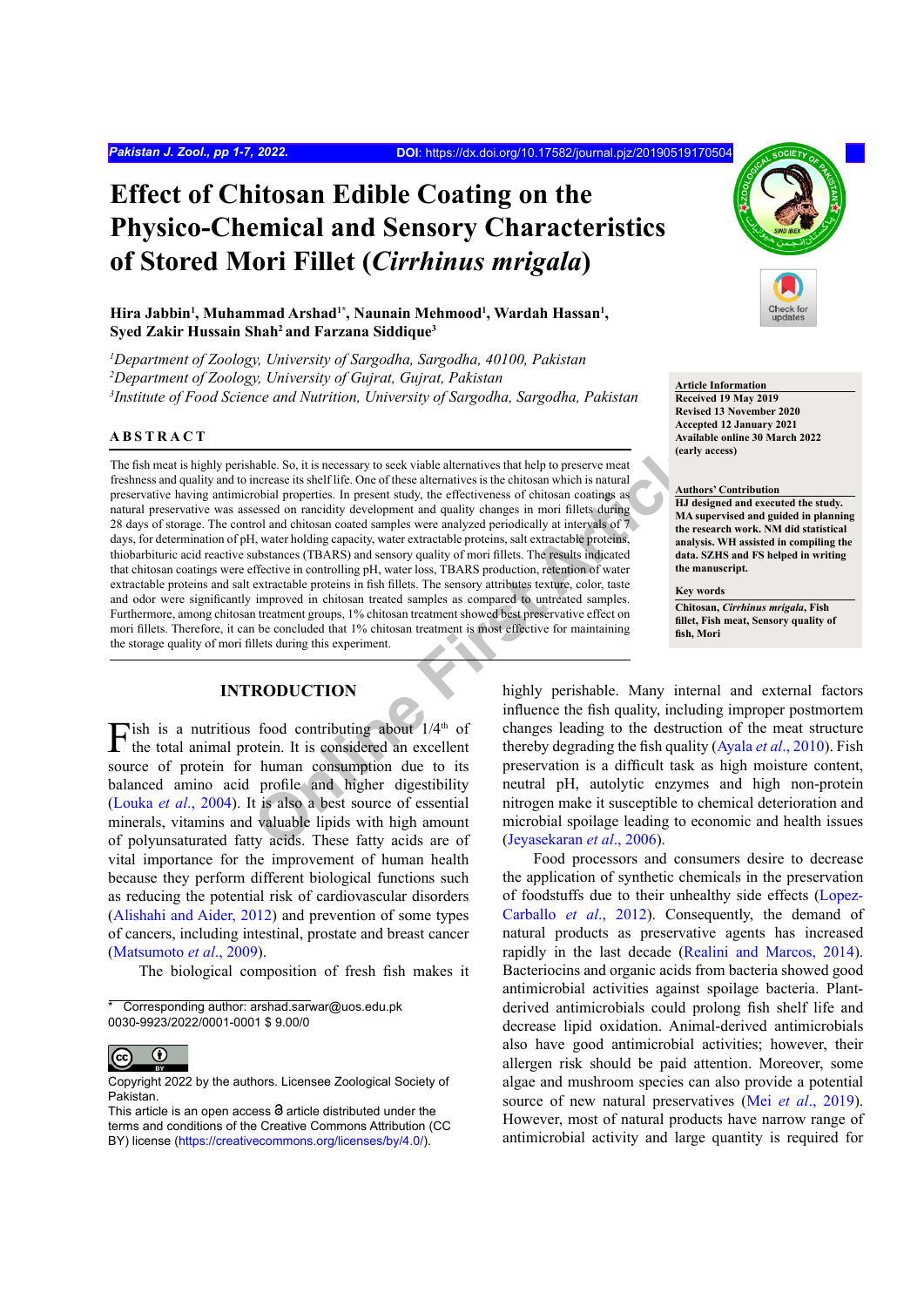their effectiveness [\(Friedman and Juneja, 2010\)](#page-5-1).

Chitosan is a cationic polysaccharide obtained from the alkaline hydrolysis of N-acetyl group of chitins, the main component of the crustacean shells. Chitosan has been reported to have a number of functional properties that make it technically and physiologically useful in nutrition ([Gallaher](#page-5-2) *et al*., 2002). Chitosan is an effective food preservative due to its anti-microbial and antioxidant activities, edibility and non-polluting and non-toxic nature (Falguera *et al*., 2011). Chitosan is considered best film forming biopolymer (Frenandez-Saiz *et al*., 2013) to avoid the moisture loss, aromas loss, oxygen and water penetration and transport of solutes in food products (Dutta *et al*[., 2009\)](#page-5-3). Chitosan is a well-known film-forming biopolymer with strong antimicrobial and antifungal activities (Duan *et al*., 2010), which has been widely applied to the preservation of seafood products (Li *et al*., [2013](#page-6-4)). A number of studies have demonstrated the antimicrobial action of chitosan as bioactive preservative for variety of fish species to control microbes and maintaining fish quality during storage (Hafdani and [Sadeghinia, 2011;](#page-5-5) Li *et al*., 2013; Mitelut *et al*., 2015).

**Example 12** and the informal and the station of seafood products (Li<br>
The with strong antimicrobial and were performed at 7-days intervy<br> **Ouan** *et al.*, 2010), which has been each group and averages were use<br>
restrictio *Cirrhinus mrigala* is nutritionally valuable and economically important for human consumption, as it is best source of protein and long chain fatty acids which are essential for biological functioning of body (Gonzalez *et al*[., 2006](#page-5-6)). It is endemic carp of subcontinent freshwater systems and is highly cultivated in Pakistan, India, Burma and Bangladesh. Carp species contribute about 87% of total freshwater aquaculture production of Indian subcontinent ([ICLARM, 2001](#page-5-7)). It has high economic value and consumer demand in Asian countries (Eun *et al*[., 1994\)](#page-5-8). To date, literature is lacking the information regarding the effect of chitosan on mori during refrigerated storage. Current study was designed to assess/explore the effect of different chitosan percentages on frozen mori fillets. Physicochemical and sensory characteristics of the mori fillets were assessed at different interval for about a period of 28 days.

## **MATERIALS AND METHODS**

VMR International (US) Chitosan, in powdered form was purchased from VMR International (US). The degree of deacetylation of chitosan was 90% with 10% moisture content. Different formulations of chitosan were prepared: 1%, 0.5%, 0.25% and 0.1% w/w chitosan solution in glacial acetic acid by adding 10g, 5g, 2.5g and 1.25g of chitosan powder, respectively, 900 ml of distilled water was further added and the solution was stirred for 10 min, 10 ml of glacial acetic acid was added to the mixture and stirring was done again for 2 hr. Total volume of 1000 ml was obtained with distilled water (Fan *et al*[., 2009](#page-5-9)).

Live farmed mori fish weighing approximately 750- 1000 g were obtained from local fish farm of Sargodha. The live specimens were transported to laboratory in plastic oxygenated nylon sacks within one hour. Fish were slaughtered, skinned and gutted in laboratory. Fish samples were divided into five groups (each group contains two fish) and subjected into immersion treatment for 2 h in different concentrations of chitosan solutions i.e. 1%, 0.5%, 0.25 % and 0.1% while the control group was kept without chitosan treatment. All samples of each treatment group were well drained and individually packed in polyethylene bags and stored at -18°C for 28 days. During this period, physico-chemical and sensory analyses of fish samples were performed at 7-days interval with 3 replicates from each group and averages were used for quality assessment.

## *Physico-chemical analysis*

Fish muscles (10 g) were homogenized in distilled water and the mixture was filtered. pH of filtrate was measured using a digital pH meter (Ohaus starter 3100) as described by Fan *et al*. (2009). Water holding capacity of fish muscles as raw and cooked form was determined gravimetrically by taking weight difference of samples with and without exudates. Water holding capacity was determined from percentage of the retained liquid with respect to initial water content according to method devised by Dunn and Rustad (2007).

Extractable protein was measured by following Gornall *et al*. (1949). The absorbance of samples was checked at 540 nm. Thiobarbituric acid reactive substances (TBARS) were determined in fish samples at 530 nm on spectrophotometer following Gatta *et al*[. \(2000\)](#page-5-12).

#### *Sensory evaluation*

Sensory evaluation of frozen mori fillets was carried out by five trained panelists of Department of Zoology, University of Sargodha. Samples were served in covered plate after cooking for 20 min in oven and cooling for 2 min. To restore the taste sensitivity, a glass of water was provided with samples. The panelists were asked to evaluate fish sample using 5-point hedonic scale for all four parameters considering texture, color, odor and taste. Texture of raw fish fillets were measured by "finger method" (pressing fillets by finger) to check the firmness of muscles. Overall acceptability was calculated by sum of the 4 parameters score (wherein 1= extremely undesirable; 5= extremely desirable) (Ojagh *et al*[., 2010;](#page-6-5) [Cheng](#page-5-13) *et al*., [2014\)](#page-5-13).

## *Statistical analysis*

All data were subjected to analysis of variance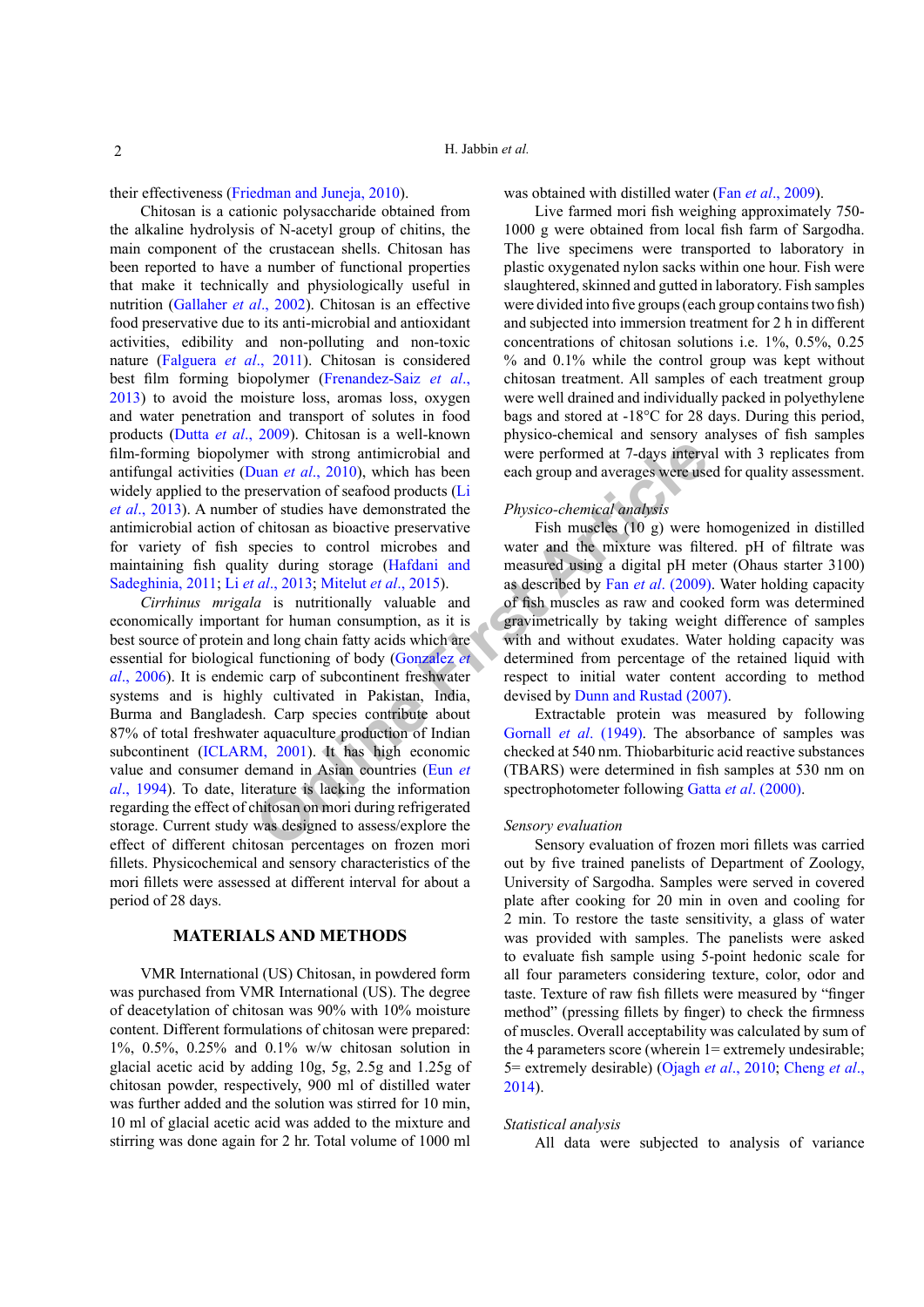(ANOVA). The least significant difference (LSD) procedure was used to test the differences among means (significance was defined at  $p < 0.05$ ). Statistical analysis was performed through SPSS software.

# **RESULTS**

In present study, the pH value of fish samples increased gradually with the increase in storage time. Untreated samples showed faster increase in pH value with storage period and reached unacceptable limit at the end of storage (7.35±0.07). In chitosan treated samples

the values of pH were recorded as  $6.37\pm0.03$ ,  $6.44\pm0.04$ , 6.51 $\pm$ 0.06 and 6.56 $\pm$ 0.01 for 1 %, 0.5 %, 0.25 % and 0.10 %, respectively while it was maximum in control fish. The highest concentration of chitosan treatment (1%) showed maximum control on pH increase. In the present study it was observed that water holding capacity (WHC) in mori fillets steadily increased during whole storage by applying chitosan coating. The decrease in WHC was significantly higher (P<0.05) in untreated samples and lower in chitosan treated samples. Mori fillets treated with 1 % chitosan level showed maximum WHC throughout the study period.

<span id="page-2-0"></span>**Table I. Physico-chemical analysis of chitosan coated mori fillets during storage at -18 °C for 28 days.**

| <b>Attributes</b>  | Chitosan<br>levels | <b>Storage days</b>           |                                |                               |                               |                               | <b>Overall Means</b>          |
|--------------------|--------------------|-------------------------------|--------------------------------|-------------------------------|-------------------------------|-------------------------------|-------------------------------|
|                    |                    | 0 <sub>day</sub>              | 7 day                          | 14 day                        | $21$ day                      | 28 day                        |                               |
| pH                 | $0\%$              | $6.25 \pm 0.04$ <sup>a</sup>  | $6.35 \pm 0.02$ <sup>a</sup>   | $6.45 \pm 0.08$ <sup>a</sup>  | $6.86 \pm 0.04$ <sup>a</sup>  | $7.35 \pm 0.07$ <sup>a</sup>  | $6.65 \pm 0.04^{\rm A}$       |
|                    | 0.10%              | $6.25 \pm 0.02$ <sup>a</sup>  | $6.34 \pm 0.01$ <sup>a</sup>   | $6.44 \pm 0.07$ <sup>a</sup>  | $6.80 \pm 0.02$ <sup>a</sup>  | $7.00 \pm 0.03^b$             | $6.56 \pm 0.01^{\rm B}$       |
|                    | 0.25%              | $6.25 \pm 0.03$ <sup>a</sup>  | $6.30 \pm 0.05$ <sup>ab</sup>  | $6.40 \pm 0.03$ <sup>ab</sup> | $6.73 \pm 0.03$ <sup>a</sup>  | $6.86 \pm 0.01$ bc            | $6.51 \pm 0.06^{\rm B}$       |
|                    | 0.50%              | $6.25 \pm 0.04$ <sup>a</sup>  | $6.28 \pm 0.03$ bc             | $6.30 \pm 0.10^b$             | $6.62 \pm 0.01$ <sup>b</sup>  | $6.77 \pm 0.02$ <sup>c</sup>  | $6.44 \pm 0.04$ <sup>c</sup>  |
|                    | $1\%$              | $6.25 \pm 0.03$ <sup>a</sup>  | $6.26 \pm 0.02$ <sup>c</sup>   | $6.28 \pm 0.02^b$             | $6.48 \pm 0.02$ <sup>c</sup>  | $6.60 \pm 0.02$ <sup>d</sup>  | $6.37 \pm 0.03^{\rm D}$       |
|                    | Overall means      | $6.25 \pm 0.00$ <sup>D</sup>  | $6.31 \pm 0.04$ <sup>C</sup>   | $6.37 \pm 0.02$ <sup>C</sup>  | $6.70 \pm 0.01^{\rm B}$       | $6.92 \pm 0.03^{\text{A}}$    |                               |
| WHC $(\% )$        | $0\%$              | $9.08 \pm 0.04$ <sup>a</sup>  | $7.38 \pm 0.04$ <sup>e</sup>   | $6.07 \pm 0.04$ <sup>d</sup>  | $5.42 \pm 0.04$ <sup>d</sup>  | $3.43 \pm 0.03$ <sup>e</sup>  | $6.27 \pm 0.06^E$             |
|                    | 0.10%              | $9.08 \pm 0.02$ <sup>a</sup>  | $7.58 \pm 0.02$ <sup>d</sup>   | $6.60 \pm 0.02$ <sup>c</sup>  | $5.54 \pm 0.03$ <sup>d</sup>  | $3.79 \pm 0.03$ <sup>d</sup>  | $6.52 \pm 0.02^{\rm D}$       |
|                    | 0.25%              | $9.07 \pm 0.06^a$             | $7.92 \pm 0.02$ °              | $6.90 \pm 0.02^b$             | $5.71 \pm 0.02$ <sup>c</sup>  | $4.35 \pm 0.04$ c             | $6.79 \pm 0.05$ <sup>c</sup>  |
|                    | 0.50%              | $9.09 \pm 0.07$ <sup>a</sup>  | $8.31 \pm 0.01$ <sup>b</sup>   | $7.01 \pm 0.07$ <sup>b</sup>  | $6.00 \pm 0.03^b$             | $4.72 \pm 0.08$ <sup>b</sup>  | $7.02 \pm 0.04^{\rm B}$       |
|                    | $1\%$              | $9.07 \pm 0.02$ <sup>a</sup>  | $8.74 \pm 0.02$ <sup>a</sup>   | $7.49 \pm 0.02$ <sup>a</sup>  | $6.19 \pm 0.03$ <sup>a</sup>  | $5.09 \pm 0.02$ <sup>a</sup>  | $7.31 \pm 0.02$ <sup>A</sup>  |
|                    | Overall means      | $9.08 \pm 0.01^{\text{A}}$    | $7.98 \pm 0.03^{\rm B}$        | $6.81 \pm 0.03$ <sup>c</sup>  | $5.77 \pm 0.05^p$             | $4.27 \pm 0.02$ <sup>E</sup>  |                               |
| WEP $(g/100 g) 0%$ |                    | $5.76 \pm 0.01$ <sup>a</sup>  | $5.50 \pm 0.02$ <sup>c</sup>   | $4.98 \pm 0.03$ <sup>c</sup>  | $4.59 \pm 0.06$ <sup>d</sup>  | $4.39 \pm 0.02$ <sup>d</sup>  | $5.04 \pm 0.03^E$             |
|                    | 0.10%              | $5.74 \pm 0.02$ <sup>a</sup>  | $5.51 \pm 0.01$ <sup>c</sup>   | $5.05 \pm 0.02$ bc            | $4.70 \pm 0.02$ <sup>c</sup>  | $4.50 \pm 0.02$ <sup>cd</sup> | $5.10 \pm 0.05^p$             |
|                    | 0.25%              | $5.74 \pm 0.01$ <sup>a</sup>  | $5.56 \pm 0.01$ bc             | $5.10 \pm 0.01$ <sup>b</sup>  | $4.71 \pm 0.02$ <sup>c</sup>  | $4.59 \pm 0.03$ bc            | $5.14 \pm 0.01$ <sup>c</sup>  |
|                    | 0.50%              | $5.75 \pm 0.01$ <sup>a</sup>  | $5.59 \pm 0.02$ <sup>ab</sup>  | $5.22 \pm 0.02$ <sup>a</sup>  | $4.85 \pm 0.07$ <sup>b</sup>  | $4.70 \pm 0.02$ <sup>ab</sup> | $5.22 \pm 0.04^{\rm B}$       |
|                    | $1\%$              | $5.74 \pm 0.07$ <sup>a</sup>  | $5.66 \pm 0.02$ <sup>a</sup>   | $5.31 \pm 0.01$ <sup>a</sup>  | $4.99 \pm 0.02$ <sup>a</sup>  | $4.74 \pm 0.02$ <sup>a</sup>  | $5.29 \pm 0.01^{\text{A}}$    |
|                    | Overall means      | $5.74 \pm 0.02^{\text{A}}$    | $5.56 \pm 0.04$ <sup>B</sup>   | $5.13 \pm 0.05$ <sup>c</sup>  | $4.77 \pm 0.02^{\rm D}$       | $4.58 \pm 0.06$ <sup>E</sup>  |                               |
| SEP(g/100 g)       | $0\%$              | 13.39±0.02 <sup>a</sup>       | $12.75 \pm 0.03$ <sup>d</sup>  | $11.93 \pm 0.04$ <sup>e</sup> | $10.46 \pm 0.03$ <sup>e</sup> | $09.34 \pm 0.03$ <sup>e</sup> | $11.58 \pm 0.03^E$            |
|                    | 0.10%              | $13.41 \pm 0.01$ <sup>a</sup> | $12.86 \pm 0.02$ <sup>cd</sup> | $12.31 \pm 0.02$ <sup>d</sup> | $11.58 \pm 0.03$ <sup>d</sup> | $10.38 \pm 0.02$ <sup>d</sup> | $12.11 \pm 0.01^{\text{D}}$   |
|                    | 0.25%              | $13.40 \pm 0.07$ <sup>a</sup> | $12.96 \pm 0.02$ bc            | $12.52 \pm 0.02$ <sup>c</sup> | $11.90 \pm 0.04$ c            | $11.21 \pm 0.02$ <sup>c</sup> | $12.40 \pm 0.04$ <sup>c</sup> |
|                    | 0.50%              | $13.40 \pm 0.01$ <sup>a</sup> | $13.02 \pm 0.03$ <sup>ab</sup> | $12.68 \pm 0.02^b$            | $12.21 \pm 0.02^b$            | $11.86 \pm 0.03^b$            | $12.64 \pm 0.05^{\circ}$      |
|                    | $1\%$              | 13.38±0.02 <sup>a</sup>       | $13.13 \pm 0.02^a$             | 12.99±0.02 <sup>a</sup>       | $12.45 \pm 0.02$ <sup>a</sup> | $12.10 \pm 0.04$ <sup>a</sup> | $12.81 \pm 0.02^{\text{A}}$   |
|                    | Overall means      | $13.39 \pm 0.03^{\text{A}}$   | $12.94 \pm 0.04^{\mathrm{B}}$  | $12.48 \pm 0.02$ <sup>C</sup> | $11.72 \pm 0.01^{\mathrm{D}}$ | $10.97 \pm 0.04^E$            |                               |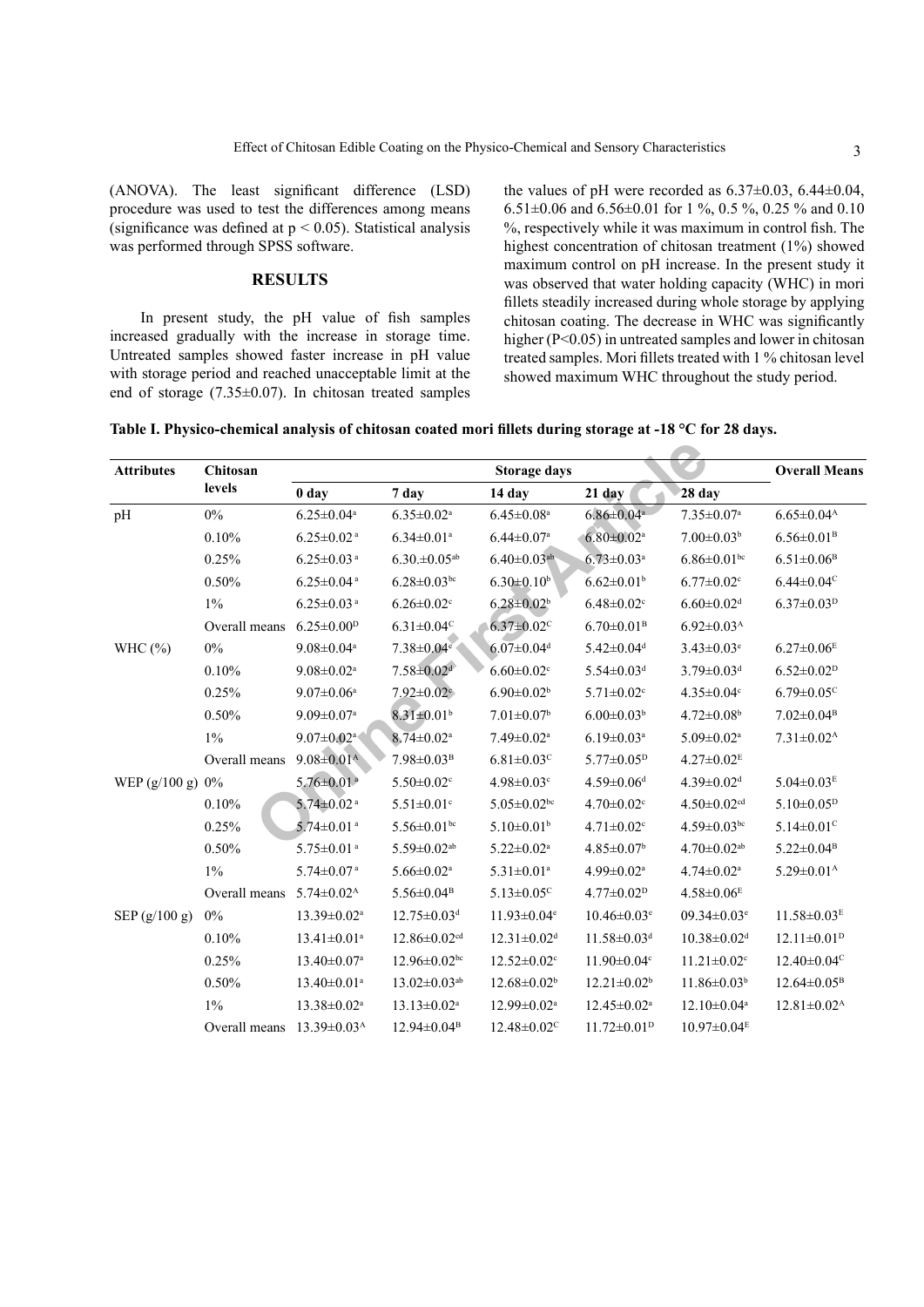H. Jabbin *et al.*

| TBARS (mg-<br>MDA/Kg | $0\%$                         | $0.66 \pm 0.06^a$            | $1.82 \pm 0.02^a$            | $2.64 \pm 0.03$ <sup>a</sup> | $3.78 \pm 0.03^a$            | $4.04 \pm 0.03$ <sup>a</sup> | $2.59 \pm 0.01^{\rm A}$      |
|----------------------|-------------------------------|------------------------------|------------------------------|------------------------------|------------------------------|------------------------------|------------------------------|
|                      | $0.10\%$                      | $0.68 \pm 0.02$ <sup>a</sup> | $1.29 \pm 0.02^b$            | $1.57 \pm 0.01^{\circ}$      | $1.78 \pm 0.02^b$            | $2.34\pm0.02b$               | $1.53 \pm 0.03^{\rm B}$      |
|                      | $0.25\%$                      | $0.66 \pm 0.03$ <sup>a</sup> | $1.05 \pm 0.02$ <sup>c</sup> | $1.32 \pm 0.02$ °            | $1.64 \pm 0.01$ °            | $2.09 \pm 0.05$ °            | $1.35 \pm 0.02$ °            |
|                      | $0.50\%$                      | $0.66 \pm 0.01$ <sup>a</sup> | $0.97 \pm 0.01$ °            | $1.16 \pm 0.02$ <sup>d</sup> | $1.49 \pm 0.02$ <sup>d</sup> | $1.86 \pm 0.03$ <sup>d</sup> | $1.23 \pm 0.01$ <sup>D</sup> |
|                      | $1\%$                         | $0.68 \pm 0.02$ <sup>a</sup> | $0.85 \pm 0.02$ <sup>d</sup> | $1.01 \pm 0.02$ <sup>e</sup> | $1.33 \pm 0.04$ <sup>e</sup> | $1.68 \pm 0.02$ °            | $1.11 \pm 0.01^E$            |
|                      | Overall means $0.66\pm0.01^E$ |                              | $1.20 \pm 0.03^p$            | $1.54 \pm 0.02$ <sup>c</sup> | $2.01 \pm 0.04^{\circ}$      | $2.40\pm0.05^{\rm A}$        |                              |

Mean $\pm$ S.E; n=3; Values in the same column for each attribute followed by a different letter are significantly different (p<0.05).

WPC, water holding capacity; WEP, water extractable proteins; SEP, salt extractable proteins; TBARS, thiobarbituric acid reactive substances

<span id="page-3-0"></span>**Table II. Changes in sensory attributes of chitosan coated mori fillets during storage at -18 °C for 28 days.**

| <b>Attributes</b> | <b>Chitosan levels</b> |                              |                               | <b>Storage days</b>           |                               |                               | <b>Overall means</b>         |
|-------------------|------------------------|------------------------------|-------------------------------|-------------------------------|-------------------------------|-------------------------------|------------------------------|
|                   |                        | 0 day                        | 7 day                         | 14 day                        | $21$ day                      | 28 day                        |                              |
| Texture           | $0\%$                  | $5.30 \pm 0.10^a$            | $4.20 \pm 0.14$ <sup>b</sup>  | $3.65 \pm 0.05$ °             | $3.20 \pm 0.11$ <sup>c</sup>  | $2.60 \pm 0.05$ c             | $3.79 \pm 0.02^p$            |
|                   | 0.10%                  | $5.25 \pm 0.07$ <sup>a</sup> | $4.25 \pm 0.07$ <sup>b</sup>  | $3.75 \pm 0.07$ c             | $3.30 \pm 0.01$ c             | $2.90\pm0.09$ bc              | $3.89 \pm 0.03^{D}$          |
|                   | 0.25%                  | $5.25 \pm 0.04$ <sup>a</sup> | $4.40 \pm 0.01$ <sup>b</sup>  | $3.90 \pm 0.14$ bc            | $3.55 \pm 0.20$ bc            | $3.20 \pm 0.14$ <sup>ab</sup> | $4.06 \pm 0.02$ <sup>C</sup> |
|                   | 0.50%                  | $5.35 \pm 0.07$ <sup>a</sup> | $4.75 \pm 0.07$ <sup>a</sup>  | $4.25 \pm 0.07$ <sup>ab</sup> | $3.80 \pm 0.11$ <sup>ab</sup> | $3.55 \pm 0.07^{\rm a}$       | $4.34 \pm 0.01^{\mathrm{B}}$ |
|                   | $1\%$                  | $5.25 \pm 0.07$ <sup>a</sup> | $4.95 \pm 0.07$ <sup>a</sup>  | $4.55 \pm 0.06^a$             | $4.15 \pm 0.07^a$             | $3.70 \pm 0.14$ <sup>a</sup>  | $4.52 \pm 0.04^{\text{A}}$   |
|                   | Overall means          | $5.28 \pm 0.03$ <sup>A</sup> | $4.51 \pm 0.04^{\rm B}$       | $4.02 \pm 0.04$ <sup>c</sup>  | $3.60 \pm 0.03^p$             | $3.19 \pm 0.06$ <sup>E</sup>  |                              |
| Taste             | $0\%$                  | $5.05 \pm 0.07$ <sup>a</sup> | $3.85 \pm 0.14$ <sup>c</sup>  | $3.45 \pm 0.09$ c             | $2.70 \pm 0.14$ c             | $2.20 \pm 0.14$ <sup>d</sup>  | $3.52 \pm 0.02^{\rm D}$      |
|                   | 0.10%                  | $5.10 \pm 0.05$ <sup>a</sup> | $4.05 \pm 0.07$ bc            | $3.45 \pm 0.05$ <sup>c</sup>  | $2.95 \pm 0.15$ <sup>bc</sup> | $2.45 \pm 0.07$ cd            | $3.56 \pm 0.01^{\text{D}}$   |
|                   | 0.25%                  | $5.05 \pm 0.07$ <sup>a</sup> | $4.20 \pm 0.04$ be            | $3.75 \pm 0.08$ bc            | $3.15 \pm 0.03^b$             | $2.85 \pm 0.04$ bc            | $3.77 \pm 0.04$ <sup>C</sup> |
|                   | 0.50%                  | $5.05 \pm 0.05$ <sup>a</sup> | $4.35 \pm 0.02^b$             | $4.05 \pm 0.07$ <sup>ab</sup> | $3.55 \pm 0.09^a$             | $3.15 \pm 0.08$ <sup>ab</sup> | $4.03 \pm 0.03$ <sup>B</sup> |
|                   | $1\%$                  | $5.10 \pm 0.03$ <sup>a</sup> | $4.75 \pm 0.07^{\rm a}$       | $4.30 \pm 0.04$ <sup>a</sup>  | $3.85 \pm 0.07$ <sup>a</sup>  | $3.40 \pm 0.04$ <sup>a</sup>  | $4.28 \pm 0.03^{\text{A}}$   |
|                   | Overall means          | $5.07 \pm 0.02^{\rm A}$      | $4.24 \pm 0.04^{\mathrm{B}}$  | $3.80 \pm 0.02$ <sup>C</sup>  | $3.24 \pm 0.03^{D}$           | $2.81 \pm 0.02$ <sup>E</sup>  |                              |
| Color             | $0\%$                  | $5.25 \pm 0.07$ <sup>a</sup> | $4.10 \pm 0.14$ <sup>c</sup>  | $3.65 \pm 0.03$ <sup>c</sup>  | $2.70 \pm 0.14$ <sup>b</sup>  | $1.90 \pm 0.14$ <sup>e</sup>  | $3.52 \pm 0.03^E$            |
|                   | 0.10%                  | $5.20 \pm 0.08$ <sup>a</sup> | $4.25 \pm 0.07$ <sup>bc</sup> | $3.75 \pm 0.07$ <sup>cd</sup> | $2.95 \pm 0.07^{\mathrm{b}}$  | $2.55 \pm 0.10$ <sup>d</sup>  | $3.74 \pm 0.02^p$            |
|                   | 0.25%                  | $5.25 \pm 0.07$ <sup>a</sup> | $4.35 \pm 0.08$ bc            | $3.95 \pm 0.09$ <sup>c</sup>  | $3.15 \pm 0.07^{\mathrm{b}}$  | $2.95 \pm 0.13$ <sup>c</sup>  | $3.93 \pm 0.01$ <sup>c</sup> |
|                   | 0.50%                  | $5.25 \pm 0.09$ <sup>a</sup> | $4.55 \pm 0.07$ <sup>ab</sup> | $4.25 \pm 0.12^b$             | $3.70 \pm 0.14$ <sup>a</sup>  | $3.35 \pm 0.07$ <sup>b</sup>  | $4.22 \pm 0.02^{\rm B}$      |
|                   | $1\%$                  | $5.30 \pm 0.01$ <sup>a</sup> | $4.85 \pm 0.03$ <sup>a</sup>  | $4.65 \pm 0.01$ <sup>a</sup>  | $4.10 \pm 0.13$ <sup>a</sup>  | $3.75 \pm 0.04$ <sup>a</sup>  | $4.53 \pm 0.04$ <sup>A</sup> |
|                   | Overall means          | $5.25 \pm 0.02^{\text{A}}$   | $4.42 \pm 0.03^{\rm B}$       | $4.05 \pm 0.03$ <sup>c</sup>  | $3.32 \pm 0.01^{\text{D}}$    | $2.90 \pm 0.02^E$             |                              |
| Smell             | $0\%$                  | $4.80 \pm 0.14$ <sup>a</sup> | $3.95 \pm 0.07$ <sup>c</sup>  | $3.45 \pm 0.06$ <sup>c</sup>  | $2.90 \pm 0.08$ c             | $2.30 \pm 0.14$ <sup>d</sup>  | $3.48 \pm 0.03^E$            |
|                   | 0.10%                  | $4.85 \pm 0.07$ <sup>a</sup> | $4.05 \pm 0.07$ <sup>c</sup>  | $3.65 \pm 0.08$ bc            | $3.10 \pm 0.14$ <sup>c</sup>  | $2.65 \pm 0.02$ cd            | $3.66 \pm 0.02^p$            |
|                   | 0.25%                  | $4.85 \pm 0.06$ <sup>a</sup> | $4.05 \pm 0.03$ bc            | $3.85 \pm 0.012^b$            | $3.55 \pm 0.07$ <sup>b</sup>  | $2.95 \pm 0.06$ bc            | $3.87 \pm 0.02$ <sup>C</sup> |
|                   | 0.50%                  | $4.75 \pm 0.07$ <sup>a</sup> | $4.35 \pm 0.02^b$             | $4.15 \pm 0.06$ <sup>a</sup>  | $3.85 \pm 0.07$ <sup>ab</sup> | $3.25 \pm 0.07$ <sup>b</sup>  | $4.07 \pm 0.01^{\rm B}$      |
|                   | $1\%$                  | $4.85 \pm 0.03$ <sup>a</sup> | $4.75 \pm 0.09$ <sup>a</sup>  | $4.35 \pm 0.07$ <sup>a</sup>  | $4.00 \pm 0.01$ <sup>a</sup>  | $3.65 \pm 0.03$ <sup>a</sup>  | $4.32 \pm 0.02^{\text{A}}$   |
|                   | Overall means          | $4.82 \pm 0.03^{\text{A}}$   | $4.25 \pm 0.02^{\rm B}$       | $3.89 \pm 0.04$ <sup>c</sup>  | $3.48 \pm 0.03^{\rm D}$       | $2.96 \pm 0.05^E$             |                              |

Mean $\pm$ S.E; n=3; Values in the same column for each attribute followed by a different letter are significantly different (p<0.05).

Results of present study, indicated that water extractable proteins (WEP) and salt extractable proteins (SEP) in mori fillets significantly decreased during storage while the same parameters were gradually increased with the increase in level of chitosan treatments. The maximum WEP and SEP was recorded in mori fillets treated with  $1\%$ chitosan. The results of present study indicated, TBARS values of all samples rose with the increase in storage time. This increase was significantly higher  $(p<0.05)$  in untreated samples, compared with chitosan treated samples (Table [I](#page-2-0)). Results also indicated that the higher concentration of chitosan treatment showed higher antioxidant property in fish muscles. Among chitosan treated groups, 1% chitosan treatment was most effective for maintaining good quality of fish fillets. It was noted that the score of all sensory attributes gradually declined with time in all samples of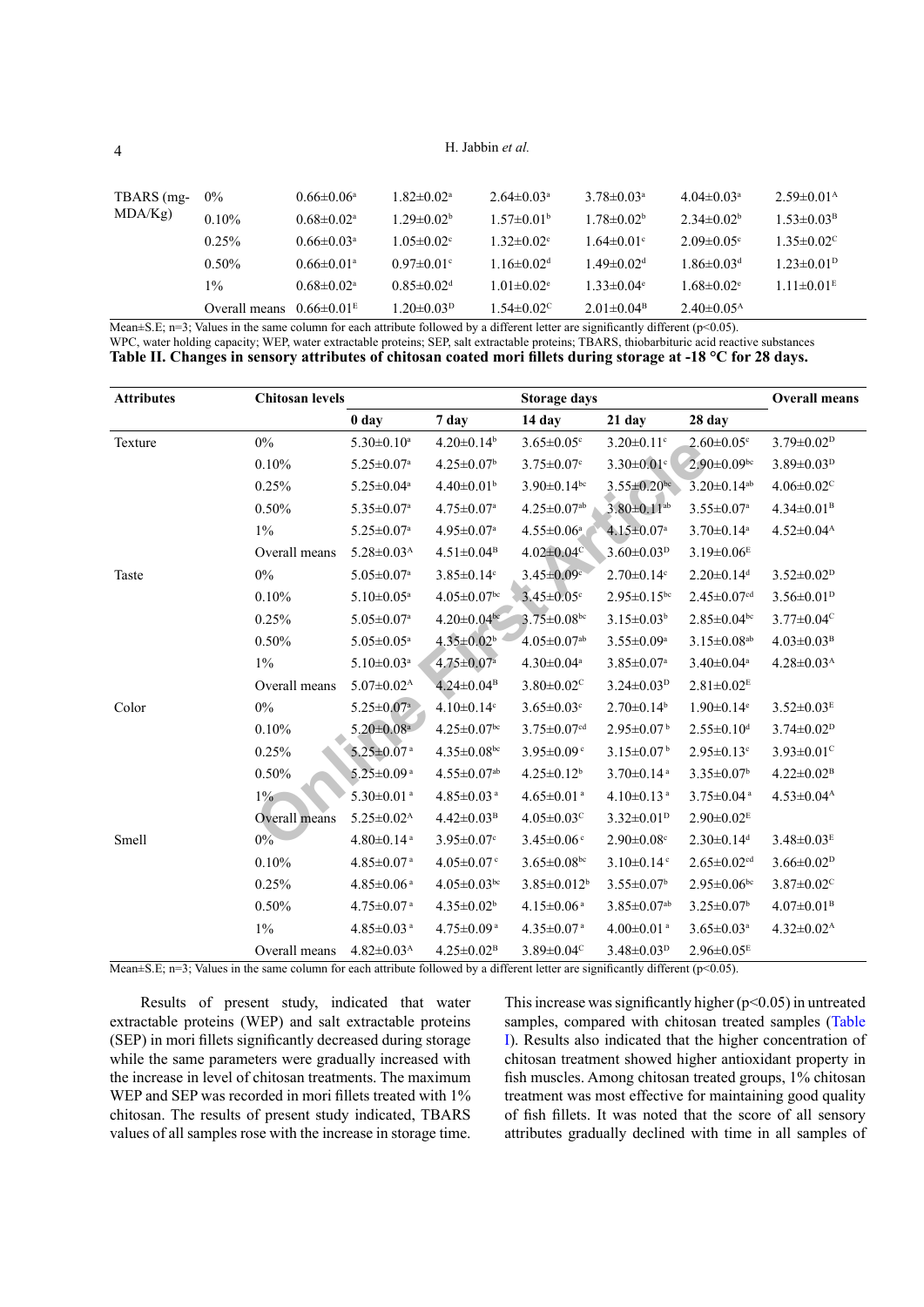mori irrespective of chitosan treatment. At initial day of storage all samples had good taste, pleasant odor and characteristic texture and coloration of fresh mori fish. At end of storage, untreated samples showed a strong offodor and flavor associated with spoiled fishery products and development of yellow to reddish coloration [\(Table](#page-3-0) [II](#page-3-0)).

## **DISCUSSION**

**Example 1** is the mic[r](#page-5-14)obial metabolism or<br>
by either microbial metabolism or<br>
be due to acide nature of chitosan<br>
chitach arti[cl](#page-6-7)ican are definited and their metabolites, it is also<br>
and their metabolites, it is also<br>
pro pH value is best indicator to check the spoilage of fishery products during storage [\(Mohan](#page-6-6) *et al*., 2012). The subsequent increase in pH value was presumably because of high level of volatile basic nitrogenous compounds which are produced by either microbial metabolism or endogenous enzymes of fish, during storage (Zhou *et al*[., 2011](#page-6-7)). This might be due to acidic nature of chitosan (Mohan *et al*[., 2012](#page-6-6)). Chitosan treatment inhibits the microbial propagation and their metabolites, it is also effective in controlling activities of proteases (Fan *et al*[., 2009](#page-5-9)), which contributes to extending shelf life of fish during chill storage. Similarly, significant decrease (p<0.05) in pH value was examined in Sword fish [\(Tsiligianni](#page-6-8) *et al*., 2012), Atlantic cod and herring (Jeon *et al*[., 2002](#page-5-14)) by application of chitosan coating.

Results also showed that as concentration of chitosan increased the retention of water contents in postmortem muscles. Similar to the findings of current study, chitosan treatment was reported to be effective in controlling the WHC in fillets of Indian oil sardine (Mohan *et al*., 2012) and cod (Jeon *et al*[., 2002\)](#page-5-14). Water holding capacity (WHC) is the retention of water in postmortem muscles (meat) after the application of external pressures including gravity and temperature. Decrease in WHC in untreated samples could be due to degradation of myosin fibrils which results in the increase of loss of less tightly bound water (Mohan *et al*[., 2012\)](#page-6-6). The higher WHC in chitosan treated samples might be due to relative polarity of this polysaccharide (Jeon *et al*[., 2002](#page-5-14)). Moreover, chitosan coating acted as a moisture sacrificing agent instead of moisture barrier. Thus, chitosan was proved very effective in maintaining the moisture contents of marine products until evaporation of its own moisture [\(Mohan](#page-6-6) *et al*., 2012).

The process of protein extraction involved two steps resulting in salt soluble and water-soluble protein fractions [\(Hultmann and Rustad, 2002\)](#page-5-15). Lower contents of extractable proteins in uncoated samples might be due to denaturation of the protein in muscle ([Duun and](#page-5-10) [Rustad, 2007](#page-5-10)) or degradation of protein by the activation of endogenous enzymes and spoilage bacteria which affect the muscle protein and produce volatile basic nitrogenous compounds ([Ramezani](#page-6-9) *et al*., 2015). In muscle tissue chilled storage also denatures the protein resulting in low salt extractable proteins especially myofibrillar protein [\(Dunn and Rustad, 2007\)](#page-5-10).

The thiobarbituric acid reactive substances (TBARS) assay is widely used to measure lipid oxidation and antioxidant activity in food and physiological systems (Ghani *et al*[., 2017](#page-5-16)). TBARS value is the best indicator to assess the degree of lipid oxidation in fish tissue. It is widely used to account the second stage auto-oxidation of muscle tissues, during which peroxidase are oxidized to aldehyde and ketone [\(Ramezani](#page-6-9) *et al*., 2015). Due to lipid oxidation many substances are produced, some of which gives unpleasant flavor and odor to meat (Fernandez *et al*., 2013). Chitosan treatment showed higher inhibitory effect on microbial growth which in turn affected oxidation of lipid (Zhao *et al*., 2011). [Ramezani](#page-6-9) *et al*. (2015) reported the quality enhancement of silver carp by application of 2% chitosan coating which controlled the TBARS production and maintained the odor and flavor during 12 days of refrigerated storage. Sensory evaluation is most reliable and satisfactory method to check the organoleptic properties of food products [\(Hassan and Ali, 2011](#page-5-17)).

The chitosan treatment notably enhanced the organoleptic properties of fish fillets during storage period. Among chitosan treated groups, 1% chitosan treatment was most effective for maintaining good quality of fish fillets. Similar to current findings, chitosan treatments had positive effect on maintaining good sensory attributes and extending the shelf life of sword fish ([Tsiligianni](#page-6-8) *et al*., 2012), Atlantic cod and herring (Jeon *et al*[., 2002\)](#page-5-14). [Mohan](#page-6-6) *et al*. (2012) reported that 1 and 2% chitosan treatment had extended the shelf life of Indian oil sardine.

From these results, it can be concluded that chitosan coating is effective in maintaining the good sensory attributes and extending the shelf life of mori fillets. Present study indicated that chitosan treatments helped to control the pH, WHC, protein extractions. These coatings also showed antioxidant effect as TBARS values were lower in treated samples than control. Therefore, chitosan coating is effective for preservation of mori fillets during storage. To the best of our awareness, this is the first study reporting the chitosan as safe preservative for mori fish in refrigerated storage. The efficacy of further chitosan levels on mori fillets can be checked.

## *Statement of conflict of interest*

The authors have declared no conflict of interest.

# **REFERENCES**

<span id="page-4-0"></span>Alishahi, A. and Aider, M., 2012. Applications of chitosan in the seafood industry and aquaculture: a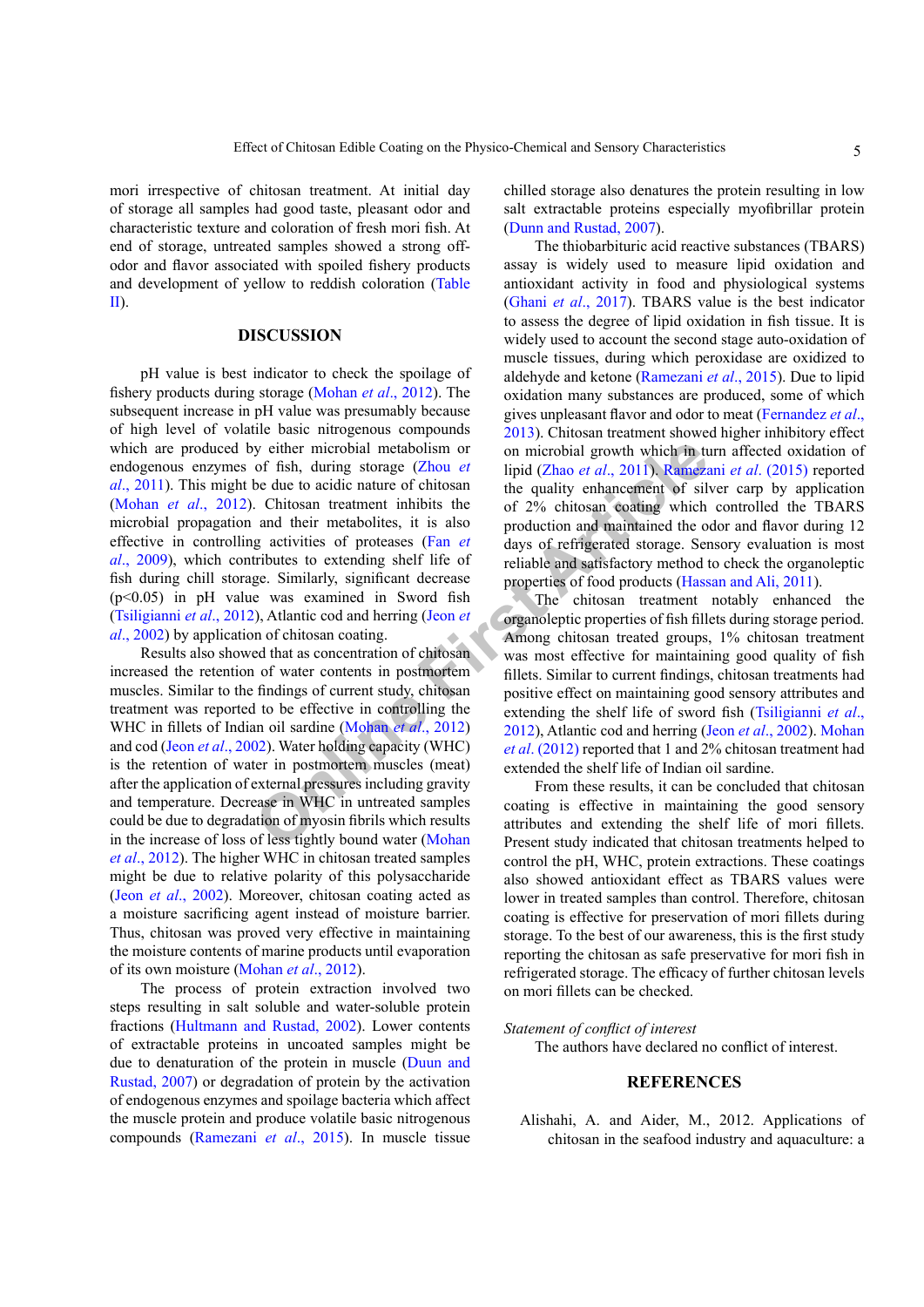review. *Fd. Bioproc. Technol.,* **5:** 817-830. [https://](https://doi.org/10.1007/s11947-011-0664-x) [doi.org/10.1007/s11947-011-0664-x](https://doi.org/10.1007/s11947-011-0664-x)

- Ayala, M.D., Abdel, I., Santaella, M., Martínez, C., Periago, M.J., Gil, F. and Albors, O.L., 2010. Muscle tissue structural changes and texture development in sea bream, *Sparus aurata* during post-mortem storage. *LWT Fd. Sci. Technol*., **43:** 465-475.<https://doi.org/10.1016/j.lwt.2009.08.023>
- <span id="page-5-13"></span>Cheng, J.H., Sun, D.W., Han, Z. and Zeng, X.A., 2014. Texture and structure measurements and analyses for evaluation of fish and fillet freshness quality: A review. *Comp. Rev. Fd. Sci. Fd. Saf.*, **13:** 52-61. <https://doi.org/10.1111/1541-4337.12043>
- <span id="page-5-4"></span>ment in fresh and frozen lingcod<br>
2017. Measurement of ant<br>
mgates) fillets by employment<br>
thiobarbituric acid reactive<br>
conceptraced chitosan coatings. *Fd.* Chem., 230: 795-207.<br>
206.655<br>
206.655<br>
206.655<br>
206.655<br>
206.6 Duan, J.Y., Cherian, G. and Zhao, Y.Y., 2010. Quality enhancement in fresh and frozen lingcod (*Ophiodon elongates*) fillets by employment of fish oil incorporated chitosan coatings. *Fd. Chem*., **119**: 524-532. https://doi.org/10.1016/j. [foodchem.2009.06.055](https://doi.org/10.1016/j.foodchem.2009.06.055)
- <span id="page-5-3"></span>Dutta, P.K., Tripathi, S., Mehrotra, G.K. and Dutta, J., 2009. Perspectives for chitosan based antimicrobial films in food applications. *Fd. Chem.,* **114:** 1173-1182. https://doi.org/10.1016/j. [foodchem.2008.11.047](https://doi.org/10.1016/j.foodchem.2008.11.047)
- <span id="page-5-10"></span>Duun, A.S. and Rustad, T., 2007. Quality changes during super chilled storage of cod, *Gadus morhua* fillets. *Fd. Chem*., **105**: 1067-1075. https://doi. [org/10.1016/j.foodchem.2007.05.020](https://doi.org/10.1016/j.foodchem.2007.05.020)
- <span id="page-5-8"></span>Eun, J.B., Chung, H.J. and Hearnsberger, J.O., 1994. Chemical composition and microflora of channel catfish *Ictalurus punctatus* roe and swim bladder. *J. Agric. Fd. Chem*., **42**: 714-717. https://doi. [org/10.1021/jf00039a022](https://doi.org/10.1021/jf00039a022)
- Falguera, V., Quintero, J.P., Jiménez, A., Muñoz, J.A. and Ibarz, A., 2011. Edible films and coatings: Structures, active functions and trends in their use. *Trends Fd. Sci. Technol*., **22:** 292-303. [https://doi.](https://doi.org/10.1016/j.tifs.2011.02.004) [org/10.1016/j.tifs.2011.02.004](https://doi.org/10.1016/j.tifs.2011.02.004)
- <span id="page-5-9"></span>Fan, W., Sun, J., Chen, Y., Qiu, J., Zhang, Y. and Chi, Y., 2009. Effects of chitosan coating on quality and shelf life of silver carp during frozen storage. *Fd. Chem*., **115:** 66-70. [https://doi.org/10.1016/j.](https://doi.org/10.1016/j.foodchem.2008.11.060) [foodchem.2008.11.060](https://doi.org/10.1016/j.foodchem.2008.11.060)
- Fernández-Saiz, P., Sánchez, G., Soler, C., Lagaron, J.M. and Ocio, M.J., 2013. Chitosan films for the microbiological preservation of refrigerated sole and hake fillets. *Fd. Cont.,* **34:** 61-68. [https://doi.](https://doi.org/10.1016/j.foodcont.2013.03.047) [org/10.1016/j.foodcont.2013.03.047](https://doi.org/10.1016/j.foodcont.2013.03.047)
- <span id="page-5-1"></span>Friedman, M. and Juneja, V.K., 2010. Review of antimicrobial and antioxidative activities of chitosan in food. *J. Fd. Protect.*, **73**: 1737-1761. <https://doi.org/10.4315/0362-028X-73.9.1737>
- <span id="page-5-2"></span>Gallaher, D., Gallaher, C., Mahrt, G., Carr, T., Hollingshead, C., Hesslink, R. and Wise, J., 2002. A glucomannan and chitosan fiber supplement decreases plasma cholesterol and increases cholesterol excretion in overweight normocholesterolemic humans. *J. Am. Coll. Nutr.,* **21:** 428-433. [https://doi.org/10.1080/073157](https://doi.org/10.1080/07315724.2002.10719246) [24.2002.10719246](https://doi.org/10.1080/07315724.2002.10719246)
- <span id="page-5-12"></span>Gatta, P.P., Pirini, M., Testi, S., Vignola, G. and Monetti, P.G., 2000. The influence of different levels of dietary vitamin E on sea bass *Dicentrarchus labra*  flesh quality. *Aquac. Nutr*., **6:** 47-52. [https://doi.](https://doi.org/10.1046/j.1365-2095.2000.00127.x) [org/10.1046/j.1365-2095.2000.00127.x](https://doi.org/10.1046/j.1365-2095.2000.00127.x)
- <span id="page-5-16"></span>Ghani, A., Barril, C., Bedgood, R.D. and Prenzler, D.P., 2017. Measurement of antioxidant activity with the thiobarbituric acid reactive substances assay. *Fd. Chem.,* **230**: 195-207. [https://doi.org/10.1016/j.](https://doi.org/10.1016/j.foodchem.2017.02.127) foodchem.2017.02.127
- <span id="page-5-6"></span>Gonzalez, P., Baudrimont, M., Boudou, A. and Bourdineaud, J.P., 2006. Comparative effects of direct cadmium contamination on gene expression in gills, liver, skeletal muscles and brain of the Zebrafish (*Danio rerio*). *Biometals*, **19:** 225-235. <https://doi.org/10.1007/s10534-005-5670-x>
- <span id="page-5-11"></span>Gornall, A.G., Bardawill, C.J. and David, M.M., 1949. Determination of serum proteins by means of the biuret reaction. *J. biol. Chem*., **177:** 751-766. [https://doi.org/10.1016/S0021-9258\(18\)57021-6](https://doi.org/10.1016/S0021-9258(18)57021-6)
- <span id="page-5-5"></span>Hafdani, F.N. and Sadeghinia, N., 2011. A review on application of chitosan as a natural antimicrobial. *World Acad. Sci. Eng. Technol*., **50:** 252-257.
- <span id="page-5-17"></span>Hassan, F. and Ali, M., 2011. Quality evaluation of some fresh and imported frozen seafood. *Adv. J. Fd. Sci. Tech.,* **3:** 83- 88.
- <span id="page-5-15"></span>Hultmann, L. and Rustad, T., 2004. Iced storage of Atlantic salmon (*Salmo salar*) effects on endogenous enzymes and their impact on muscle proteins and texture. *Fd. Chem.,* **87:** 31-41. [https://](https://doi.org/10.1016/j.foodchem.2003.10.013) [doi.org/10.1016/j.foodchem.2003.10.013](https://doi.org/10.1016/j.foodchem.2003.10.013)
- <span id="page-5-7"></span>ICLARM. 2001. Integrated agriculture Aquaculture: A primer. *FAO Fish. Tech. Pap*., **407**: 149.
- <span id="page-5-14"></span>Jeon, Y.J., Kamil, J.Y. and Shahidi, F., 2002. Chitosan as an edible invisible film for quality preservation of herring and Atlantic cod. *J. Agric. Fd. Chem*., **50**: 5167-5178. <https://doi.org/10.1021/jf011693l>
- <span id="page-5-0"></span>Jeyasekaran, G., Ganesan, P., Anandaraj, R., Shakila, R.J. and Sukumar, D., 2006. Quantitative and qualitative studies on the bacteriological quality of Indian white shrimp *Penaeus indicus* stored in dry ice. *Fd. Microbiol*., **23**: 526-533. [https://doi.](https://doi.org/10.1016/j.fm.2005.09.009) [org/10.1016/j.fm.2005.09.009](https://doi.org/10.1016/j.fm.2005.09.009)